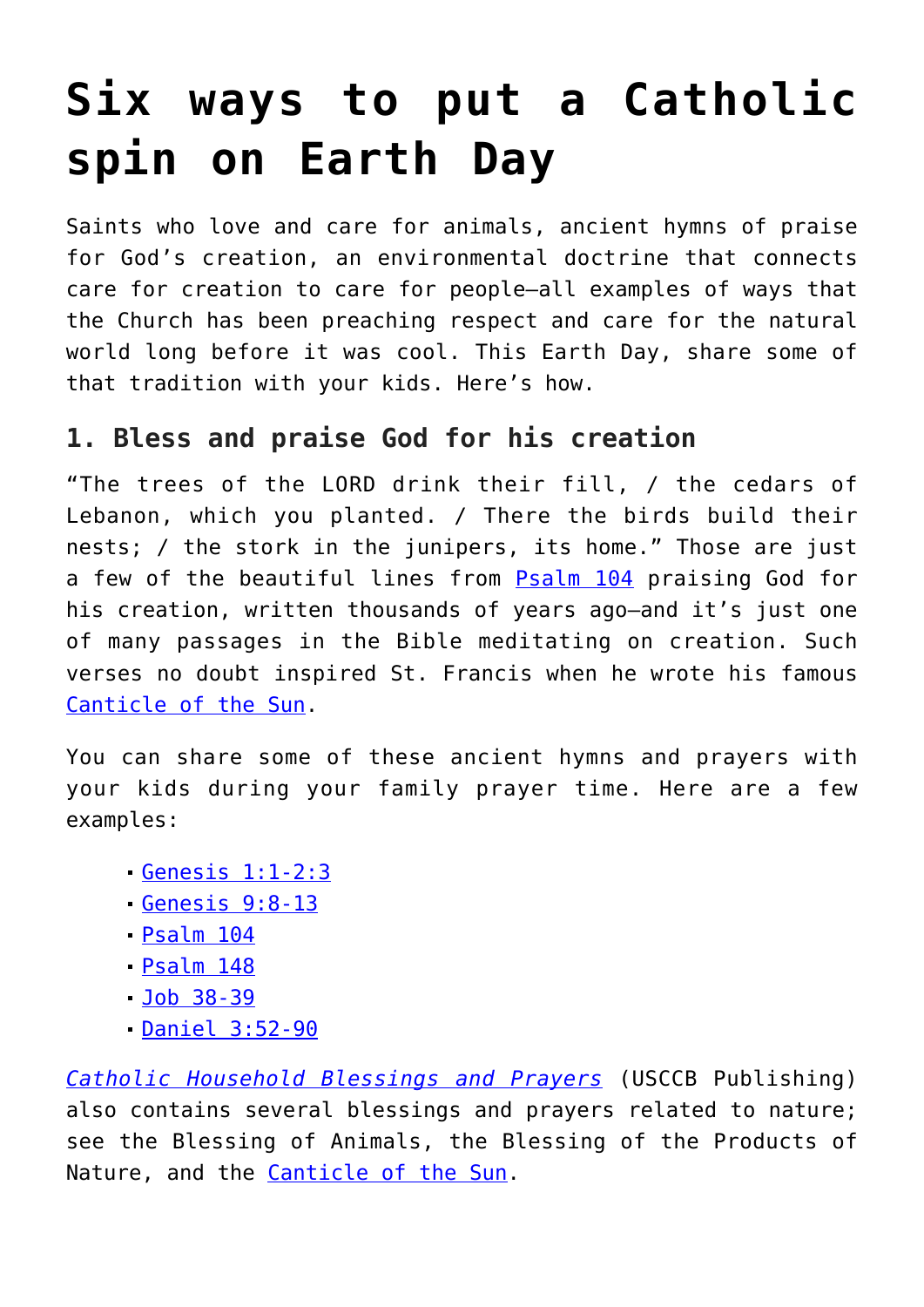You can also check out this [Prayer to Care for Our Common](http://wwwmigrate.usccb.org/prayer-and-worship/prayers-and-devotions/prayers/prayer-to-care-for-our-common-home.cfm) [Home](http://wwwmigrate.usccb.org/prayer-and-worship/prayers-and-devotions/prayers/prayer-to-care-for-our-common-home.cfm), based on Pope Francis's recent encyclical.

Got pets or wild animals? This [Blessing of the](http://www.franciscanfriarstor.com/archive/stfrancis/stf_blessing_of_animals.htm) [Animals](http://www.franciscanfriarstor.com/archive/stfrancis/stf_blessing_of_animals.htm) resource from Franciscan Media offers a general explanation of the occasion.

### **2. Check out the poetry of Jesuit Father Gerard Manley Hopkins**

Jesuit priest Gerard Manley Hopkins became famous after his death for his bold, innovative style of poetry. In poems such as [The Windhover](http://www.bartleby.com/122/12.html)," [Pied Beauty](http://www.poetryfoundation.org/poem/173664)," and "[God's Grandeur](http://www.poetryfoundation.org/poem/173660)," he vividly demonstrated how nature can be a window onto the transcendent. Plus, even younger kids will enjoy his playful sprung verse.

### **3. Read the stories of saints who befriended God's creatures**

The next time you are sitting around the campfire, read the story of a saint whose love of God was expressed in his or her love of God's creation. [St. Francis of Assisi](https://teachingcatholickids.com/meet-st-francis-of-assisi-saints-for-kids/) is an obvious example, but Ethel Pochocki proposes other animal- and natureloving saints in her kid-friendly *[Once Upon a Time Saints](http://www.amazon.com/Once-upon-Saints-Ethel-Pochocki/dp/1883937159)* series: [Comgal](http://en.wikipedia.org/wiki/Comgall)(friend of swans and mice); [Felix](http://en.wikipedia.org/wiki/Felix_of_Nola) (friend of spiders); [Hubert](http://en.wikipedia.org/wiki/Hubertus) (protector of deer); [Kentigern](http://en.wikipedia.org/wiki/Saint_Mungo) (brought a bird back to life); [Martin de Porres \(](https://teachingcatholickids.com/st-martin-de-porres/)veterinarian and friend of animals, especially mice); [Melangell](http://en.wikipedia.org/wiki/Melangell) (protector of wildlife, especially rabbits); [Pharaildis](http://en.wikipedia.org/wiki/Pharaildis) (friend of animals, restored a dead goose); and [Rigobert](http://en.wikipedia.org/wiki/Rigobert) (befriended a goose), to name a few.

You can add to the list St. Blase, who befriended bears, wolves, and lions, and St. Kevin, who is supposed to have befriended an otter, a blackbird, and even the trees; St. Hildegard, a skilled botanist; and even St. John Paul II, who as a priest took young adults on camping trips as a spiritual retreat.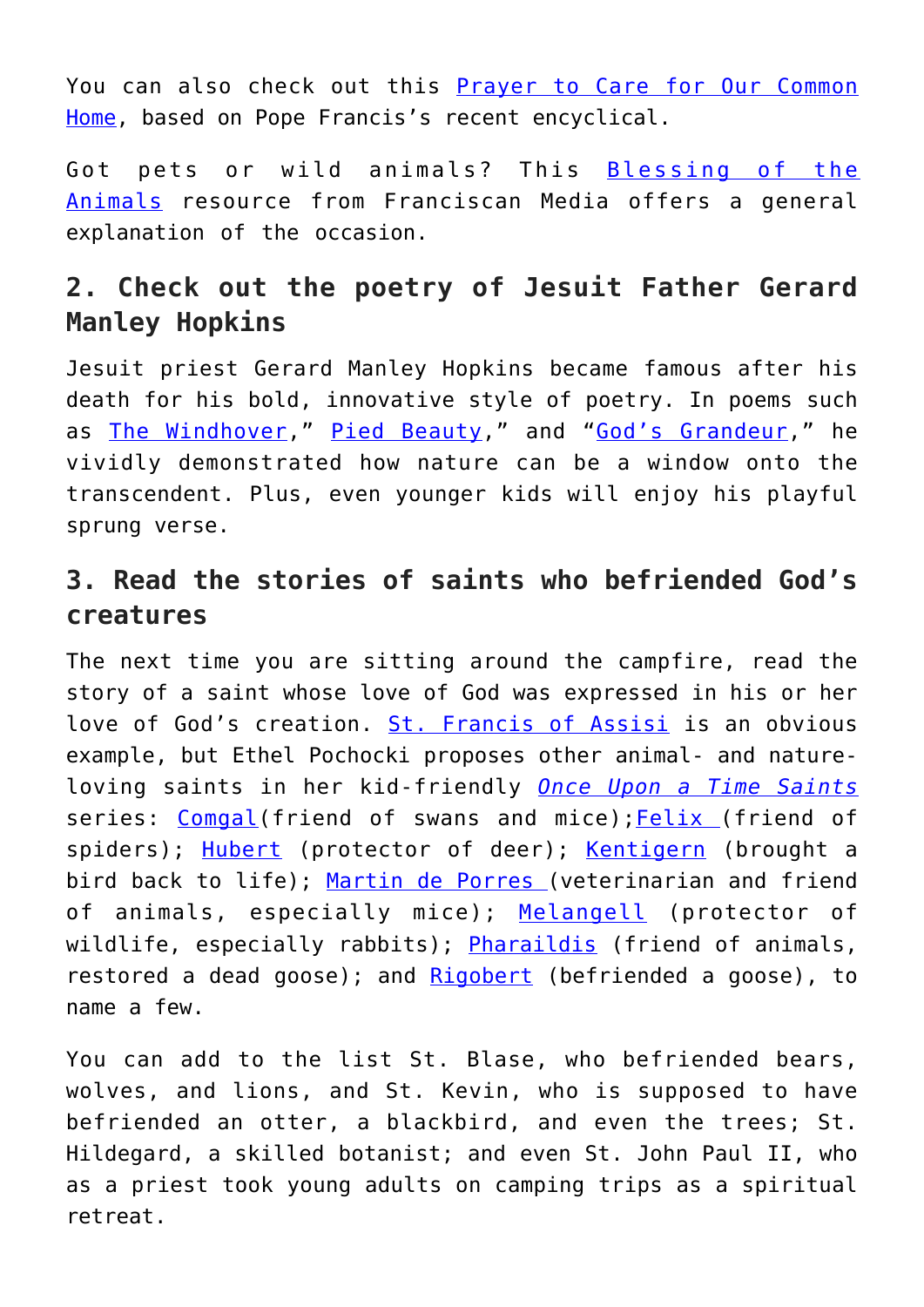Indeed, St. [Bernard of Clairvaux](https://www.goodreads.com/author/show/2734978.Bernard_of_Clairvaux) said, "What I know of the divine science and holy scripture, I learnt in the woods and fields"—a sentiment echoed by many other spiritual masters.

At the end of the story, incorporate the saint into a prayer of gratitude for the beauty of God's creation.

#### **4. Explore Church teaching in the great outdoors**

If you have younger children, take a look at the overview of the Church's teaching on the environment in the **Talking Points** section below to get the basic framework. Then take your kids outside to explore a nearby natural area; as you do, you might be able to introduce a few basic points about the Church's teaching. Check out Project Learning Tree's [Connecting Kids to](https://www.plt.org/connecting-kids-to-nature-family-activities) [Nature](https://www.plt.org/connecting-kids-to-nature-family-activities) page for dozens of ideas about how to engage your kids with the natural world.

### **5. Help your kids dig deeper into the Church's ecological teaching**

Many Catholics have a limited or mistaken understanding of the Church's teaching on the environment, identifying it with the positions of the secular environmental movement. But while the Church embraces principles of concern, respect, and care for the environment, it does so within a broader social justice and faith context, leading to an approach that attempts to balance competing goods.

Here are some good resources for helping your older kids and teens dig deeper into the Church's teaching:

[Friending Planet Earth: Helping Youth Understand](http://wwwmigrate.usccb.org/issues-and-action/human-life-and-dignity/environment/upload/friending-planet-earth.pdf) [Solidarity & Sustainability in Light of Climate Change.](http://wwwmigrate.usccb.org/issues-and-action/human-life-and-dignity/environment/upload/friending-planet-earth.pdf) This is a six-session program from the Center for Ministry Development and the Catholic Coalition for Climate Change geared toward parish religious education programs; however, it may be adapted for home use. The program is endorsed by the USCCB.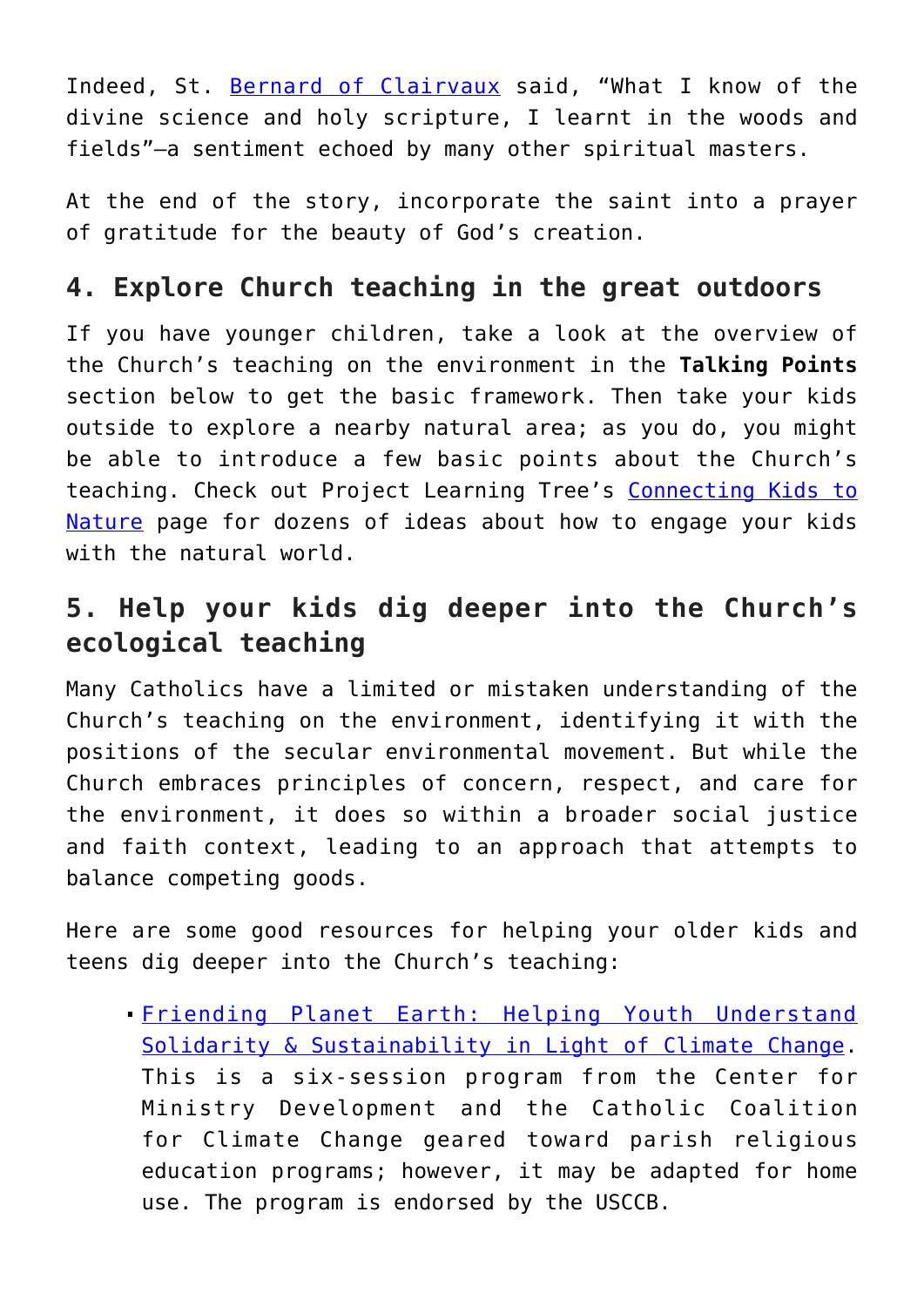- [Laudato Si': Caring for Our Common Home bulletin insert.](http://wwwmigrate.usccb.org/issues-and-action/human-life-and-dignity/environment/upload/laudato-si-bulletin-insert.pdf) This resource from the USCCB offers a quick overview of the pope's recent landmark encyclical on the environment.
- You can also explore [Quotes from Church Teaching on](http://wwwmigrate.usccb.org/issues-and-action/human-life-and-dignity/environment/upload/chuch-teaching-ecology.pdf) [Climate Change](http://wwwmigrate.usccb.org/issues-and-action/human-life-and-dignity/environment/upload/chuch-teaching-ecology.pdf). The quotes cover the papacies of Paul VI through Benedict XVI, as well as major statements from the U.S. Catholic bishops.

#### **6. Take the St. Francis Pledge to Care for Creation and the Poor**

Make a family commitment to caring for the environment in the context of your Catholic faith by taking the [St. Francis](http://catholicclimatecovenant.org/the-st-francis-pledge/) [Pledge to Care for Creation and the Poor](http://catholicclimatecovenant.org/the-st-francis-pledge/) available over at the [Catholic Coalition for Climate Change.](http://catholicclimatecovenant.org/) Then, sit down and make an action plan as a family.

## **Talking points: Meeting God in the natural world**

Use your time outdoors to share the Church's teaching about the environment with your children. Here are some talking points:

► **We can encounter God in nature.** Since ancient times, the natural world has been one of the ways that people come to know about God and experience his wisdom and glory (*Catechism of the Catholic Church* [#32](http://www.vatican.va/archive/ccc_css/archive/catechism/p1s1c1.htm#32) and [#299](http://www.vatican.va/archive/ccc_css/archive/catechism/p1s2c1p4.htm); *Compendium of the Social Doctrine of the Church* [#487\)](http://www.vatican.va/archive/compendium_ccc/documents/archive_2005_compendium-ccc_en.html). Many of the saints lived in harmony with the natural world and had special friendships with animals as a consequence of their closeness to God (see the partial list above).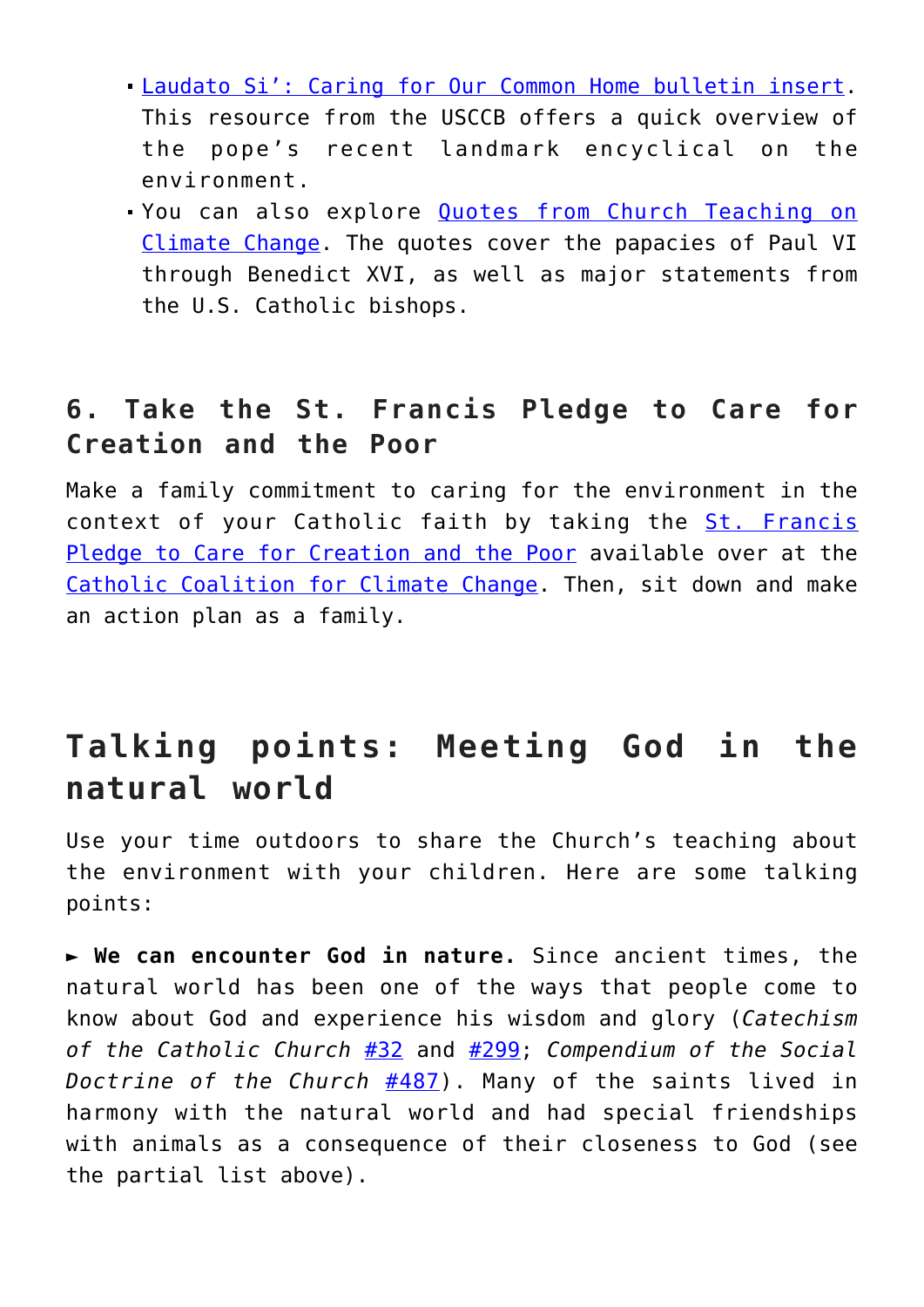► **We still need the Church.** Your older kids might ask: "If we can encounter God in nature, why do we need the Church? Why can't nature be our church?" It is important for them to understand that the Church isn't just another human organization; rather, it is both a sign of our communion with God and the unity of the human race, and the means by which our union with God and other people is accomplished (*[Catechism](http://www.vatican.va/archive/ccc_css/archive/catechism/p123a9p1.htm#775)* [#775](http://www.vatican.va/archive/ccc_css/archive/catechism/p123a9p1.htm#775)). Catholics say that the Church is the sacrament of Christ—the means by which Christ is physically manifested in the world, and by which he continues his saving work. So even though the beauty of the night sky or the mystery of life unfolding in a stream might lift our minds to God, it is only in the Church that we are saved from the power of sin and death (see *[Catechism](http://www.vatican.va/archive/ENG0015/__P29.HTM#846)* [#846-847\)](http://www.vatican.va/archive/ENG0015/__P29.HTM#846).

► **God intends creation for our good.** Our faith teaches us to treat our natural environment within the context of God's overall plan of salvation (*[Compendium](http://www.vatican.va/archive/compendium_ccc/documents/archive_2005_compendium-ccc_en.html)* [#451](http://www.vatican.va/archive/compendium_ccc/documents/archive_2005_compendium-ccc_en.html)). God intends the created world to serve the good of human beings, who are the "summit" of his creation (*[Catechism](http://www.vatican.va/archive/ccc_css/archive/catechism/p1s2c1p5.htm#343)* [#343](http://www.vatican.va/archive/ccc_css/archive/catechism/p1s2c1p5.htm#343)). The Church rejects any view that values the environment as much as or more than human beings, or makes creation into a sort of god. We are called to care for creation in part to preserve it for the benefit of all human beings, including future generations (*[Catechism](http://www.vatican.va/archive/ccc_css/archive/catechism/p3s2c2a7.htm#2416)* [#](http://www.vatican.va/archive/ccc_css/archive/catechism/p3s2c2a7.htm#2416)[2415\)](http://www.vatican.va/archive/ccc_css/archive/catechism/p3s2c2a7.htm#2415).

► **God calls on us to respect creation for its own sake.** The Church also rejects views that reduce the natural world to something to be manipulated and exploited (*Compendium* #[463](http://www.vatican.va/archive/compendium_ccc/documents/archive_2005_compendium-ccc_en.html)). Creation has its own intrinsic value, for the simple reason that God made it and called it "good" (Genesis 1); God loves and cares for each of his creatures (*Catechism* #[342](http://www.vatican.va/archive/ccc_css/archive/catechism/p1s2c1p5.htm#342); [2416\)](http://www.vatican.va/archive/ccc_css/archive/catechism/p3s2c2a7.htm#2416), so we should, too.

#### **Learn more**

*► Catechism of the Catholic Church* #[282-301](http://www.vatican.va/archive/ccc_css/archive/catechism/p1s2c1p4.htm#282), [337-349,](http://www.vatican.va/archive/ccc_css/archive/catechism/p1s2c1p5.htm#337) 2415-2418